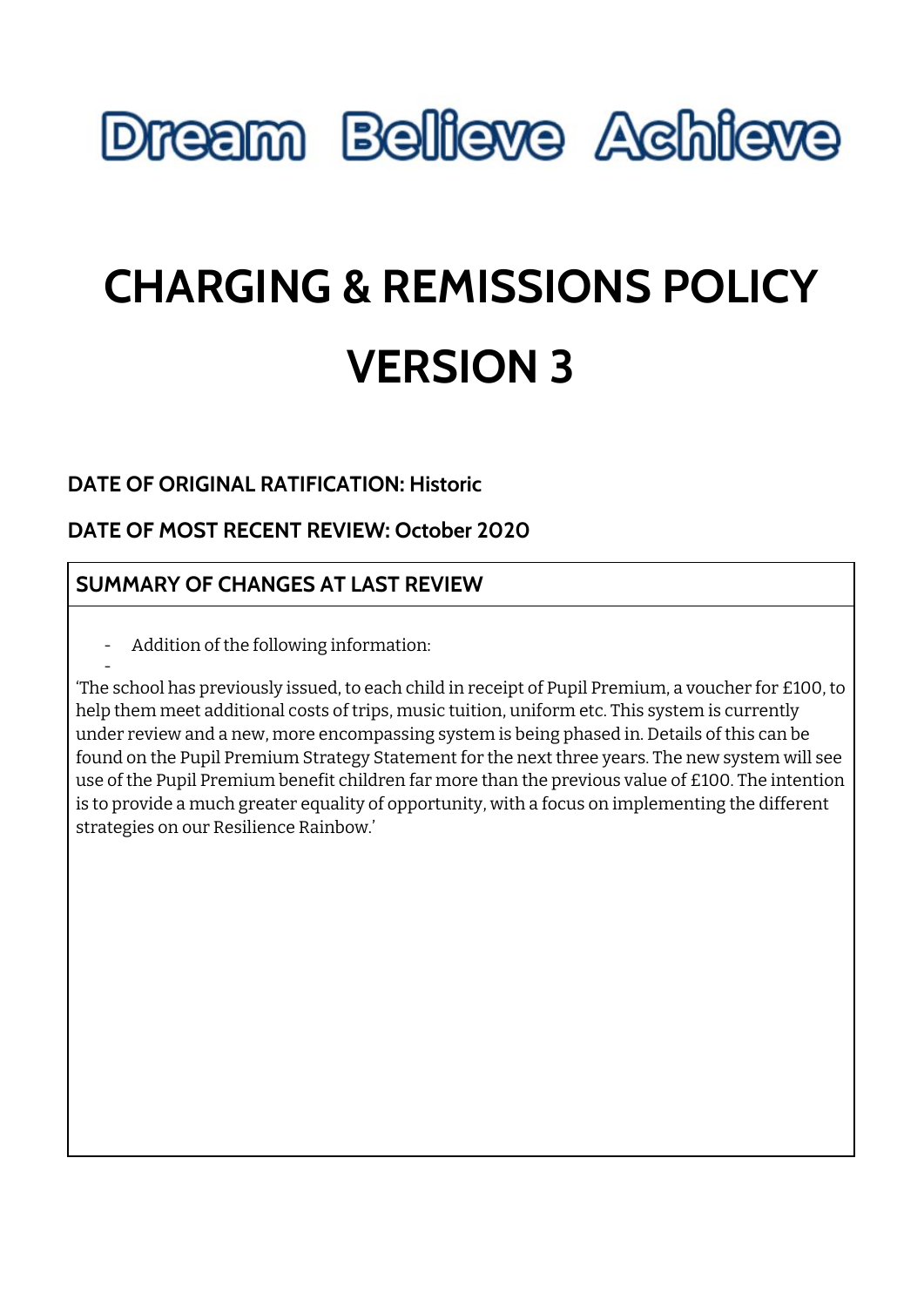

| RECORD OF CONSULTATION From September 2020 |                                                |
|--------------------------------------------|------------------------------------------------|
| <b>DATE</b>                                | <b>CONSULTATION DETAILS</b>                    |
| October 2020                               | <b>Consultation with Lead Finance Governor</b> |
|                                            |                                                |
|                                            |                                                |
|                                            |                                                |
|                                            |                                                |
|                                            |                                                |
|                                            |                                                |
|                                            |                                                |

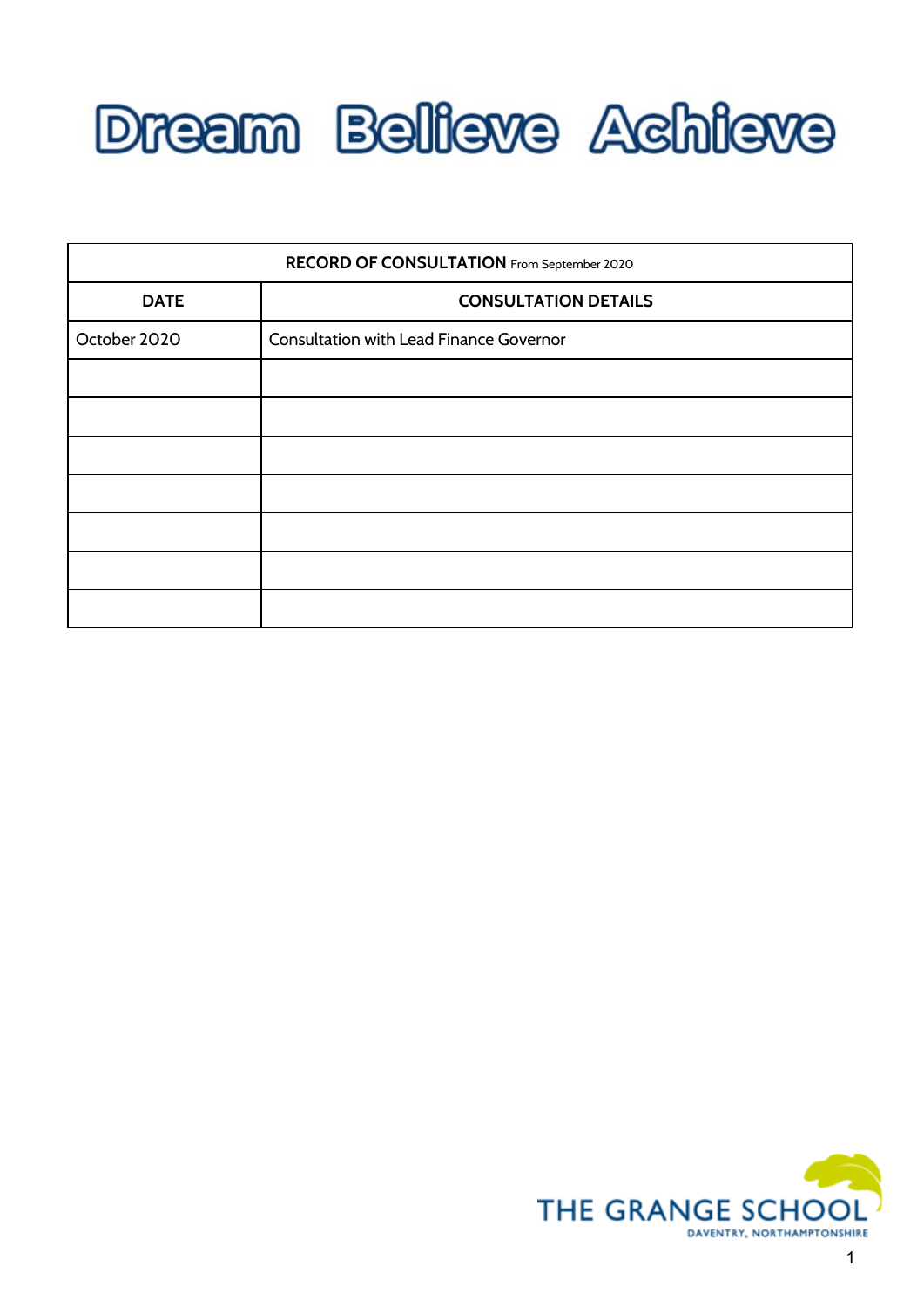## **The Grange School Charging & Remissions Policy**

The Grange School endorses the principles of the 1988 Education Act in maintaining the right to free education for all children. The Act allows the school to request voluntary contributions in order to broaden the children's educational experience.

The school reserves the right to ask parents to make a voluntary contribution towards the costs involved in additional activities that are arranged during the year. Whilst non-contribution would not prejudice a pupil's place, the voluntary contributions received must be of a sufficient level to allow the activity to take place. Where an activity is residential or out-of-school hours, the entire costs of such activities will be charged to the parents or legal guardians of the children involved. Any parents or legal guardians who are experiencing financial difficulty will be encouraged to discuss this with the school in the first instance.

In respect of our out-of-school clubs, nominal charges may be made for costs associated with the running of the club; for example, ingredients for cookery and materials for special art projects such as pottery.

The school will cover accidental breakages of school property. Deliberate or wilful acts which result in breakage or damage to school property will be charged for at a rate appropriate to replacement costs. This will also apply if a child loses an item of school property. All voluntary contributions and charges will be invited through individual letters to parents.

### **Music Tuition**

Where children receive tuition from peripatetic staff, parents will be required to sign the Terms and Conditions document, undertaking to pay for the costs of the tuition for the academic year. If a child decides not to continue with these lessons at any point during the year, the parents will remain responsible for the costs of the tuition until a replacement pupil can be found for the time slot or one half terms' notice is given in order to notify Northampton Music Service of the reduction of teaching time. Parents will be asked to pay for the full costs of the tuition at the beginning of each chargeable period before the lessons take place.

#### **Self-Funded Nursery Places**

Where Nursery places for 2 year olds are funded by parents, parents will be required to sign a contract agreeing to a notice period of 4 weeks. This contract will also stipulate that payment should be made in advance. Places must be paid for before the beginning of the session. Places are secured by payment and so if payment is not made, the child will not be able to attend the nursery sesion. This venture is non-profit making and designed to optimise the Early Years experience for our toddlers and therefore, the rules around payment will have to be strictly implemented.

### Other Charges

The Head Teacher, Finance Committee or Full Governing Body may levy charges for miscellaneous services up to the cost of providing such services, for example, for providing a copy of an Ofsted report.